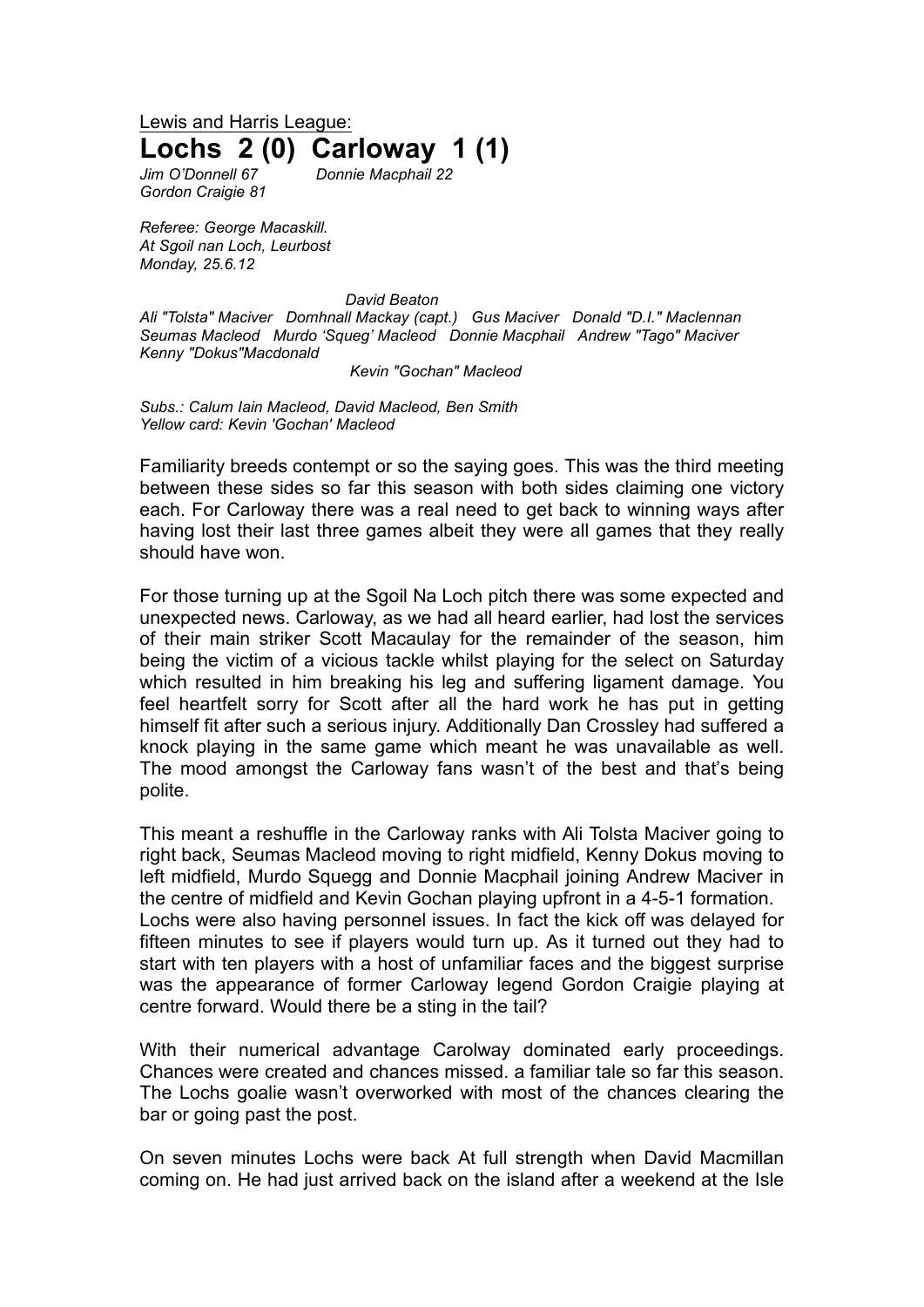of Wight Festival. However his arrival failed to stem the amount of possession Carloway enjoyed and the number of chances they missed. The football being played was good, the finishing mediocre.

Good teams always identify weaknesses. expose these weaknesses and finally exploit these weaknesses. It was becoming very apparent that Seumas Macleod had the beating of his full back opponent young Maciver. Time and again Squegg played the ball wide to Seumas for him to run and beat the full back. From one of these Squegg passes Seumas got to the bye line to fire across a cross for Donnie Macphail to head home. Good move and good goal no matter the standard of the opposition. 22 minutes gone and now sit back for more of the same or so we thought.

For some inexplicable reason, the supply of ball to Seumas dried up. However chances were still being created With Kenny Dokus, Gochan, Andrew Tago and Seumas missing good chances. However the Lochs weakness at full back was not being properly exploited with most of the play going through the middle rather than out wide especially wide on the right. Ominously for Carloway, Lochs nearly scored when Angie Campbell took advantage of slack marking only to see his header come off the post.

Half time arrived with Gochan receiving his customary booking for dissent and Carloway leading 1-0. The mood amongst their supporters wasn't one of overwhelming optimism though.

Half Time Lochs 0 Carloway 1

Lochs immediately brought on two substiutes, Ally Mackenzie and Peter Mackenzie (old). Ally had been delayed because of work whereas Peter had just arrived back after a weekend in Benidorm. No not Bernera, Benidorm!! Lochs men are certainly far travelled these days. These changes enabled young Maciver to move to left midfield and O'Donnell to move to right back. Roy Shirkie to his credit kept two players up front just as he had when they started off with just ten players.

However, although Lochs looked a more solid outfit, the pattern of the play remained the same. Carloway enjoying plenty of possession and creating and missing chances the best of them falling to Dokus and Gochan.

As the game wore on Lochs came more into it. The arrival of the two Mackenzies and the consistency of another Mackenzie, Graeme, seemed to give the rest of the players a lift with Angie Campell and David Macmillan becoming a lot more influential. Lava hit the top of the bar and Gordon Craigie shot wide. You had a feeling that Lochs were going to take an opportunity and that's what happened..

From a corner on the right Jim O Donnell got his head on the ball to beat Beaton 1-1 and an awful feeling of déjà vu for the long suffering Carloway support.